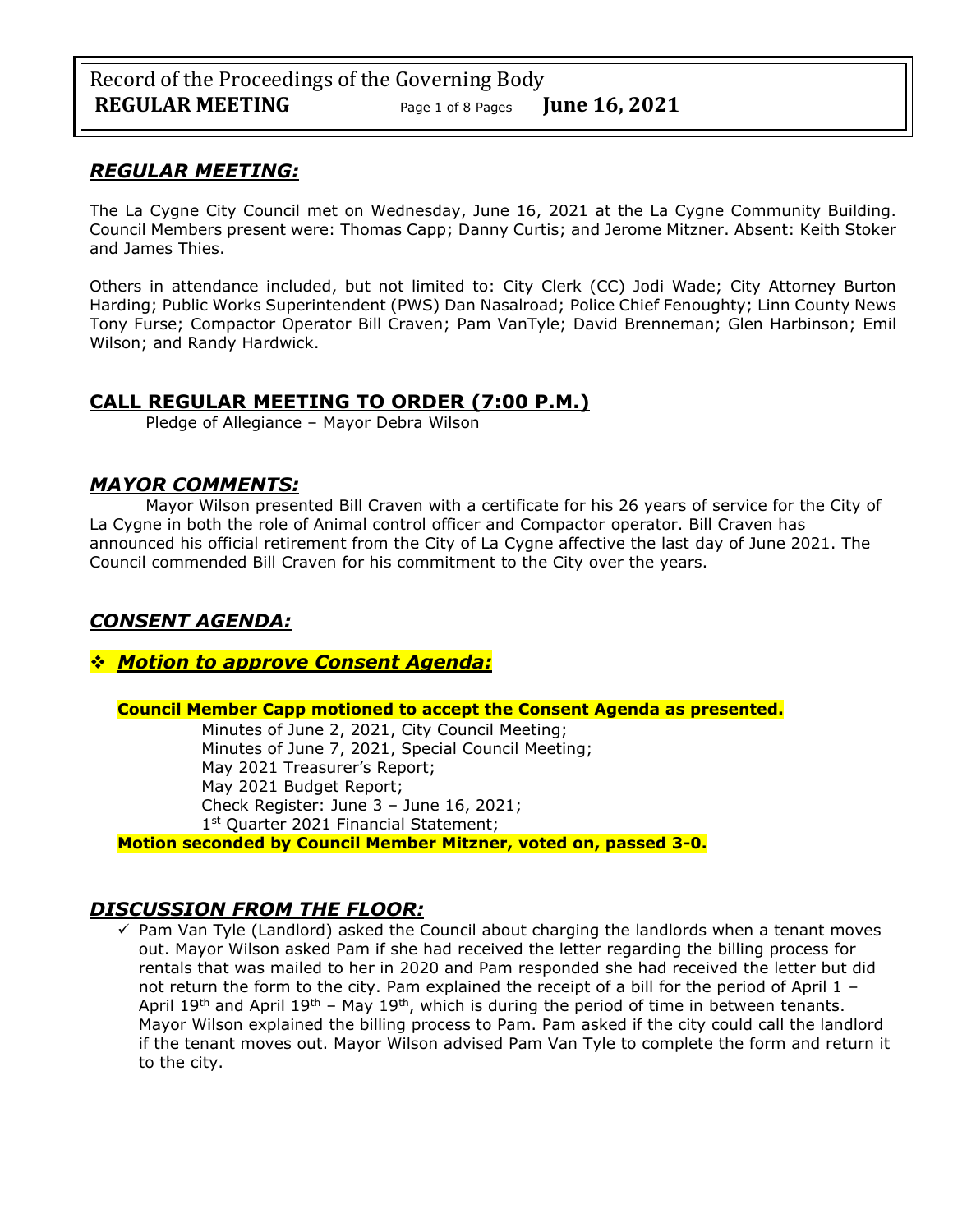# *DISCUSSION FROM THE FLOOR CONTINUED:*

 $\checkmark$  Glen Harbison expressed his concerns regarding the procedure for codes violations. He had received a phone call about cleaning up his property. Glen did not feel he should have to go to court just for not getting his property cleaned up within a specific time frame. Glen felt more time should be given between notices and the court costs should be reduced. David Brenneman indicated the weather this Spring and Summer has made it challenging to get work done. Council Member Curtis advised Glen to call in and speak with the Codes officer if an extension of time is needed.

# *SPECIAL PROJECTS:*

#### *WATER PLANT SETTLING POND PROJECT (MIDWEST ENGINEER GROUP)*

We are waiting on the letter of review/approval from KDHE to proceed with the project. Dan Clair, KDHE, has received the plans with requested revisions. General Contractor has the pipe and valves, but is still waiting on the MJ retainers (hopefully gathered in next week or so). Will mobilize as soon as he has the retainers. Council Member Mitzner inquired if there was enough room for all of the equipment and materials. PWS Nasalroad is hoping the ground will be solid by the time mobilization occurs in order to have enough room.

### *SEWER REHABILITATION PROJECT (BG CONSULTANTS)*

No update

*STREET PROJECT – KDOT CCLIP PROJECT AT KS HWY 152 AND INDUSTRIAL ROAD (BG CONSULTANTS)*

Bid letting will occur on June 16, 2021.

# *REPORTS OF CITY OFFICERS:*

#### **CITY ATTORNEY –BURTON HARDING**

- Emails and document review with Jodi;
- Municipal Court and calls with Chief Fenoughty;
- Reviewed and revised ordinance summary;
- Work on quit claim deed.

#### **CHIEF OF POLICE – TINA FENOUGHTY**

#### **9 Traffic Stops Conducted**

| <b>Citations issued since last meeting</b> |  |              |  |  |
|--------------------------------------------|--|--------------|--|--|
| <b>Exhibition of Acceleration</b>          |  | Revoked DL   |  |  |
| Stop Sign                                  |  | Illegal Tag  |  |  |
| Insurance                                  |  | TOC          |  |  |
| <b>Expired Tag</b>                         |  | Speed        |  |  |
| Vicious Dog/RAL                            |  | Equipment    |  |  |
| Seatbelt                                   |  | Suspended DL |  |  |
|                                            |  |              |  |  |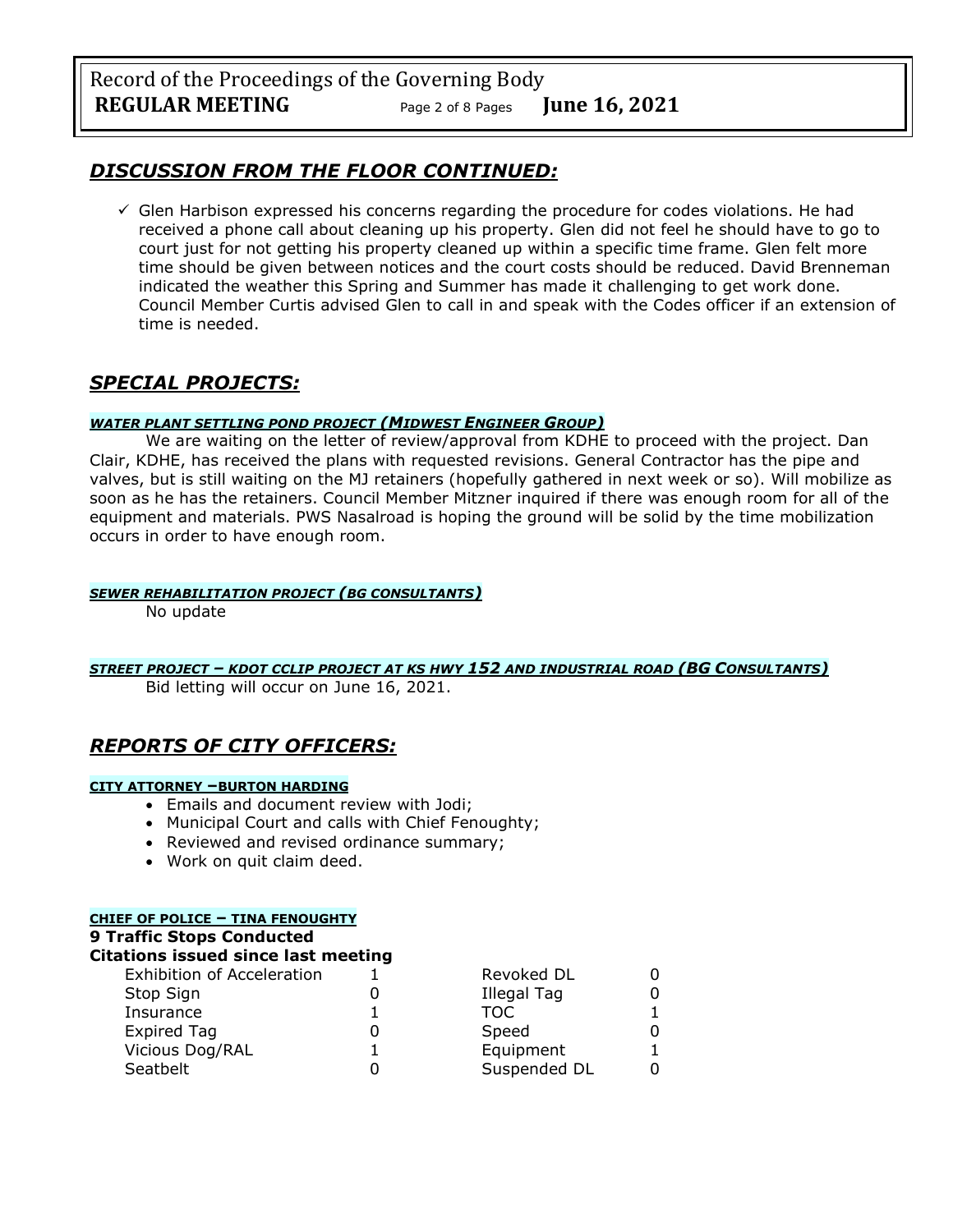Record of the Proceedings of the Governing Body **REGULAR MEETING** Page <sup>3</sup> of 8 Pages **June 16, 2021**

### *REPORTS OF CITY OFFICERS CONTINUED:*

**CHIEF OF POLICE – TINA FENOUGHTY**

#### **Calls for Service / Reports – 06/1/2021 thru 06/15/2021**

| Animal Complaint -<br>3   | Traffic Complaints - 3           |
|---------------------------|----------------------------------|
| Assist Outside Agency - 3 | Unattended Death - 1             |
| Building Check $-1$       | Citizen Assist CFS / contact - 8 |
| Fingerprints $-1$         | Juvenile Incident - 1            |
| Check Welfare - 2         | Felony Drug Cases Filed-2        |
| Follow Up - 14            | Theft - $0$                      |
| Suspicious Activity - 6   | Vehicle Lockout - 1              |
| Aggravated Assault - 1    | Bank Alarm - 1                   |
| Domestic / Battery - 2    | Ambulance $-0$                   |
| Mental Health - 1         | Motorist Assist - 1              |
| Trespass – $1$            | Noise Complaint $-1$             |
| Misdemeanor Warrant - 1   | $CINC - 1$                       |
|                           |                                  |

#### **Unfinished Business**

Chief Fenoughty reviewed a patrol analysis to investigate the need for signage on  $1<sup>st</sup>$  street from E. Market St. to Swan St. The speed limit is 30 mph in the residential area unless otherwise posted. Chief Fenoughty stated the number of cars active on the street was not enough at this time to necessitate the need for more signage. Mayor Wilson asked if the patron could place a tri-fold "kids at play" sign in front of their house, Chief Fenoughty concurred.

Officer 301 and 303 completed yearly certification on all weapons on June 5, 2021.

#### **VIN Inspections-** 2 completed

#### **New Business**

Request for a 5-minute executive session.

#### ❖ *Motion*

**Council Member Capp motioned to go in to executive session for 5-minutes for consultation with an attorney for the city which would be deemed privileged in an attorney-client relationship and will return to the Council table at 7:33pm. Motion seconded by Council Member Mitzner voted on, passed 3-0. 7:28pm** 

Others in attendance included, but not limited to: Police Chief Fenoughty and City Attorney Harding.

### *OPEN SESSION RESUMED AT 7:33pm:*

#### ❖ *Motion*

**Council Member Capp motioned to go in to executive session for 5-minutes for consultation with an attorney for the city which would be deemed privileged in an attorney-client relationship and will return to the Council table at 7:38pm. Motion seconded by Council Member Curtis voted on, passed 3-0. 7:33pm** 

Others in attendance included, but not limited to: Police Chief Fenoughty and City Attorney Harding.

### *OPEN SESSION RESUMED AT 7:38pm:*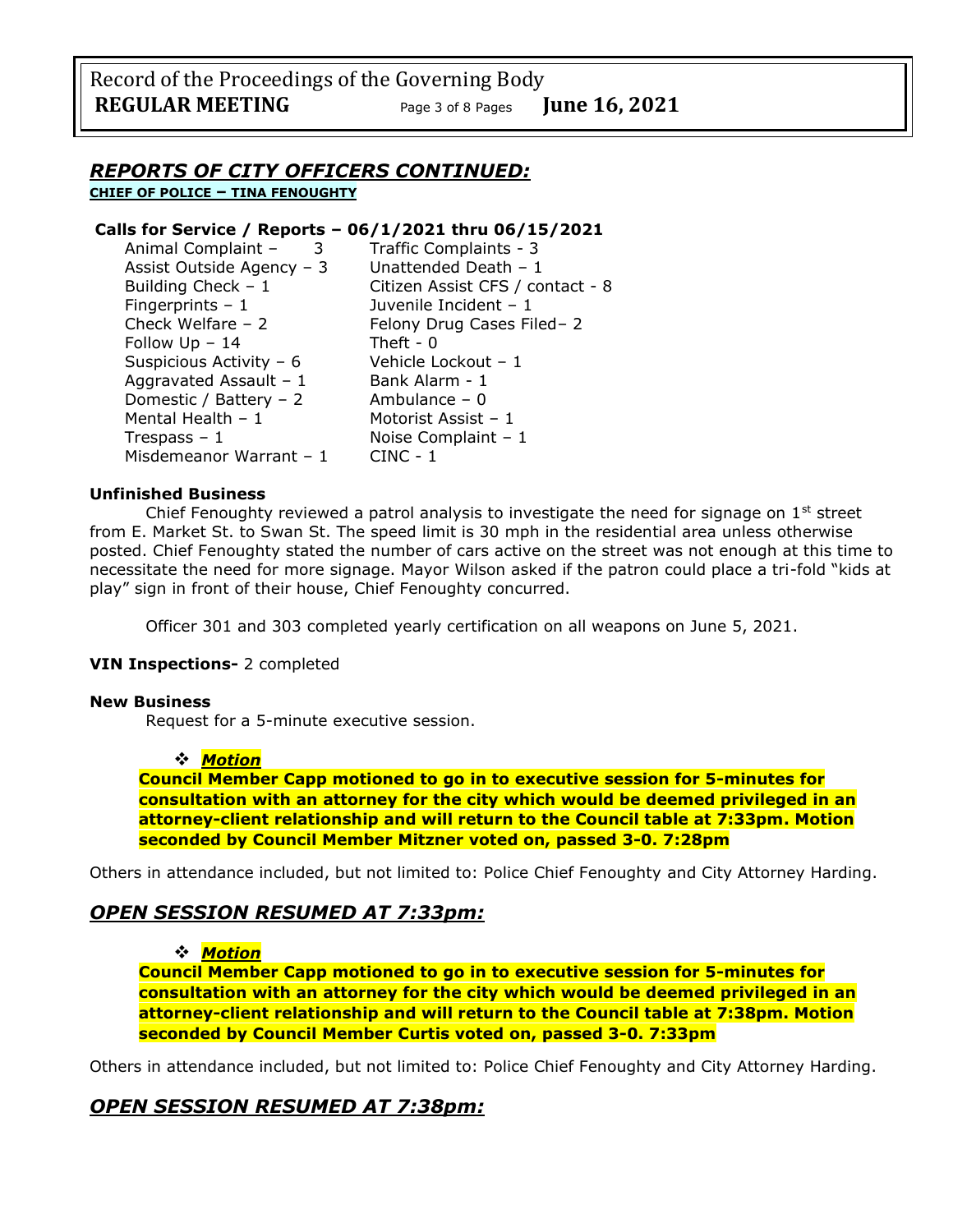# *REPORTS OF CITY OFFICERS CONTINUED:*

**CHIEF OF POLICE – TINA FENOUGHTY**

Request for 20-minute Executive session.

#### ❖ *Motion*

**Council Member Capp motioned to go in to executive session for 20-minutes for nonelected personnel for review of performance and will return to the Council table at 8:00pm. Motion seconded by Council Member Mitzner voted on, passed 3-0. 7:40pm** 

Others in attendance included, but not limited to: Police Chief Fenoughty and City Attorney Harding.

# *OPEN SESSION RESUMED AT 8:00pm:*

**Accrued Overtime for Department**: Accrued overtime for last pay period = 24 hours

#### **CODES ENFORCMENT – ALLISON FOX**

Officer Fox reviewed the updated reports regarding nuisances, grass letters and condemnations.

Officer Fox gave an update on the condemnations.

- $\bullet$  612 N. 8<sup>th</sup> Street demolition should start in 2-3 weeks;
- 602 N.  $5<sup>th</sup>$  Street waiting for City Attorney Harding to complete a quit claim deed;
- 116 N.  $5<sup>th</sup>$  Street owner has moved out and a no-occupancy notice has been placed on the residence;
- 402 N. Broadway will wait until Officer Fox returns from academy in October 2021.

**PUBLIC WORKS DEPARTMENT – PUBLIC WORKS SUPERINTENDENT (PWS) DAN NASALROAD**

Report from 6/3/2021 to 6/16/2021

#### **Committee discussions**

#### **Water and Gas:**

- 2" gas and water service has been completed at JBB Farms (417 W Grand Ave).
- Water plant is being run manually until new check valves arrive.

#### **Street:**

Street repairs have started and will continue weather permitting.

#### **Sewer:**

- Bartlett & West Engineering gave a final report.
- The East lift station generator is currently broken down and the turbo is bad. We cannot find parts. New is around \$28,000.
- East lift station has one pump that needs to be rebuilt. (Waiting on estimate)
- City Park lift station has had repairs completed.

#### **Park**:

• Nothing to report.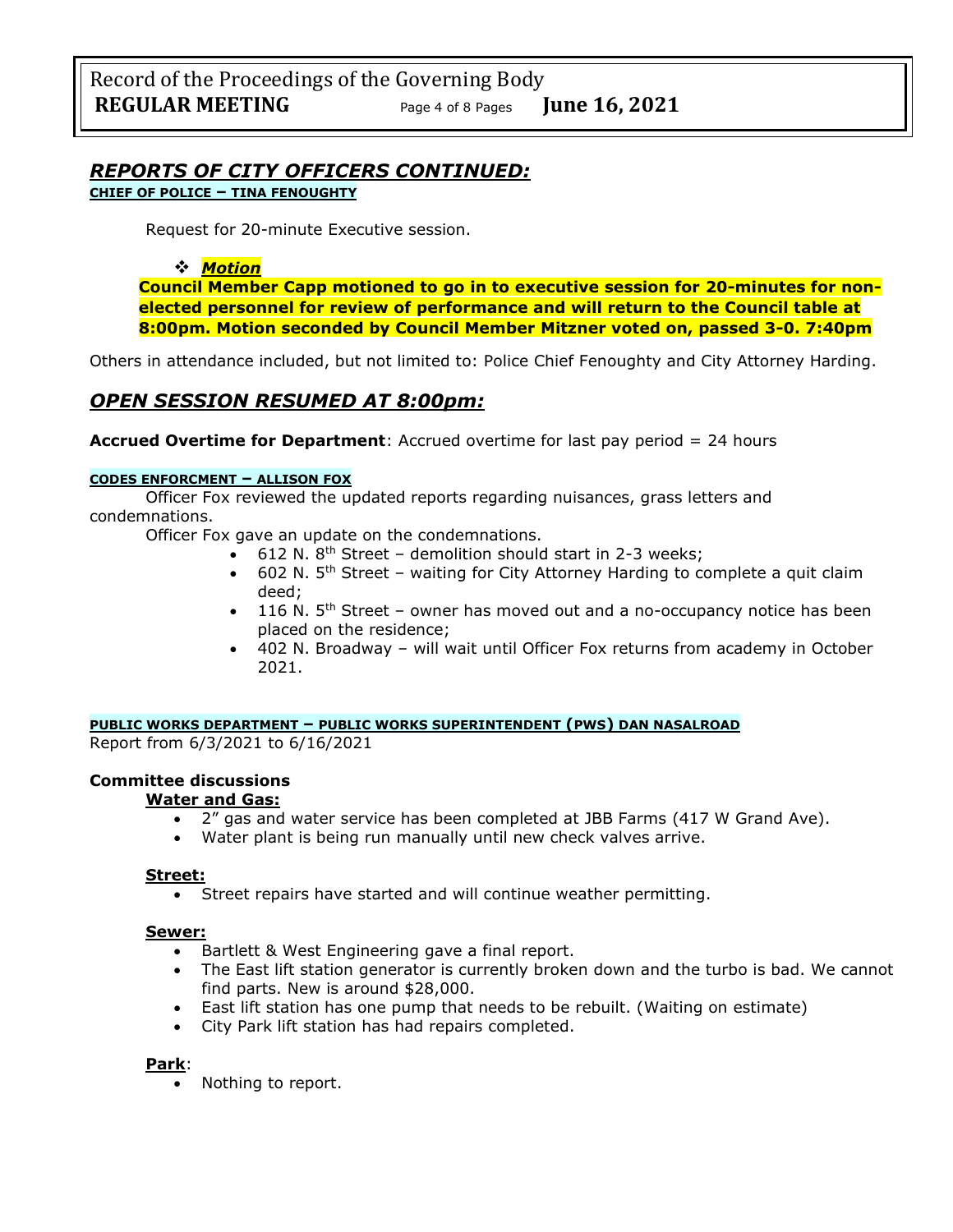# *REPORTS OF CITY OFFICERS CONTINUED:*

**PUBLIC WORKS DEPARTMENT – PUBLIC WORKS SUPERINTENDENT (PWS) DAN NASALROAD**

#### **Cemetery:**

- Mowing has slowed down.
- Will be removing decorations after June  $20<sup>th</sup>$ , 2021.

#### **FIRE DEPARTMENT – FIRE CHIEF DAN NASALROAD**

• Nothing to report

#### **CITY CLERK – JODI WADE**

• Working on the 2022 budget.

## *COUNCIL COMMITTEE REPORTS:*

### *WATER & GAS -*

• None

- *STREET -*
	- (Postponed until Fall 2021) RFP for Stormwater Master Planning.
	- (In Committee review) La Cygne Library parking lot water pooling. No response to date.

#### *SEWER-NONE*

#### *PARK-*

Mayor Wilson brought up to Council Member Curtis and Council Member Capp concerns about the operation of the La Cygne Community Park. Mayor Wilson suggested it might be time for the governing body, the Lincoln Township and the La Cygne Community Park Board to all meet together. Council Member Curtis explained the transition the current board was going through and the challenges with communication. Mayor Wilson stated how important it is to get the processes in place. Council Member Capp suggested to have the workshop in the Fall after the summer season and pool closes.

#### *CEMETERY –*

• A draft of Chapter XI. Public property, Article 1. Cemetery regulations were distributed to the Council for a final review. CC Wade will reach out to the cemetery board to see if they would like to meet with the committee soon to review the draft.

#### *PUBLIC SAFETY –NONE*

#### *COMMUNITY BUILDING-NONE*

#### *EMPLOYEE RELATIONS & TRAINING –*

- (Postponed until Spring 2021) Ethics/Public Service Training.
- Council Member Mitzner asked Mayor Wilson and CC Wade to give the council a copy of the draft Governing Handbook.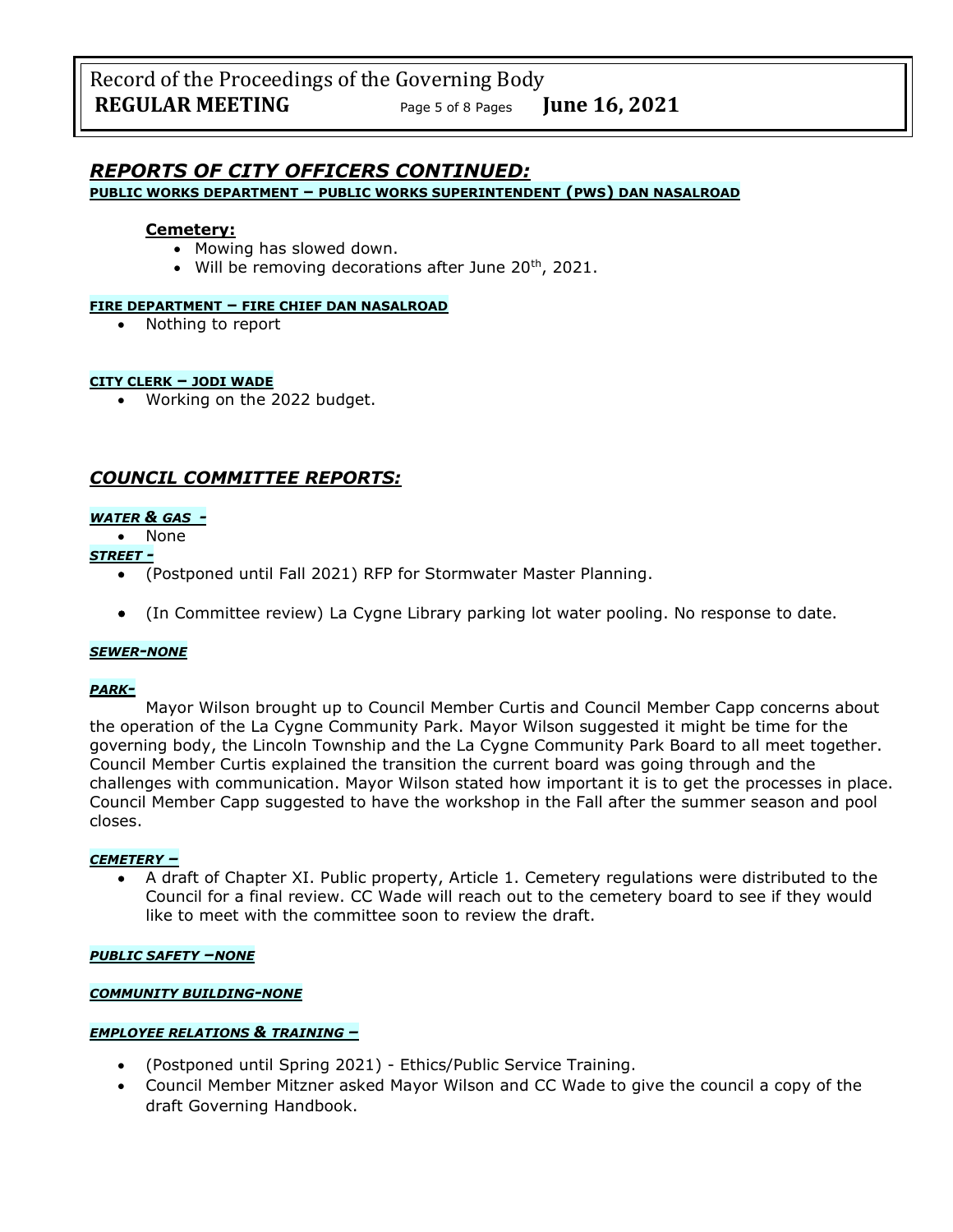# *SPECIAL COMMITTEE REPORTS:*

*EMERGENCY MANAGEMENT -NONE*

#### *SWANFEST COMMITTEE –*

CC Wade updated the Council on the date of the Swanfest event which is scheduled for July 17, 2021. The parade will begin at 5pm followed by a community picnic. There will be kids' games, vendors, face painting, horseshoes, corn hole, a beer garden and fireworks at around 9:45pm. Council Member Capp suggested to make sure the trees are all trimmed up for the parade route.

*LA CYGNE COMMUNITY PARK BOARD -NONE PLANNING & ZONING COMMISSION (PZC) -NONE*

### *UNFINISHED BUSINESS:*

**ORDINANCE NO. ANNEXING LAND TO THE CITY OF LA CYGNE, KS – TABLED UNTIL JULY 7, 2021 MEETING.**

#### **RESOLUTION NO. 02-17 REGARDING MAINTENANCE OF STREETS WITHIN THE LINN COUNTY INDUSTRIAL PARK, LA CYGNE, KS. TABLED UNTIL JULY 7, 2021 MEETING.**

#### **WATER CONSERVATION PLAN**

Tabled until summer 2021.

### *NEW BUSINESS:*

**RESOLUTION NO. \_\_\_ ENABLING FEES ESTABLISHED BY THE CITY AND REFERENCED WITHIN THE CODES OF THE CITY OF LA CYGNE, KANSAS.**

Tabled until the July 7, 2021 meeting.

#### **ORDINANCE NO. \_\_AMENDING SECTION 4-405 BY ADDING (F) AND REPLACING SECTION 4-413 OF CHAPTER IV, ARTICLE 4, OF THE CODE OF THE CITY OF LA CYGNE, KANSAS.**

Council Member Capp asked why the Planning & Zoning Commission had reviewed the age limit of mobile homes. CC Wade indicated brand new mobile/manufactured homes are very expensive. The new Mobile Home Park owner has been able to find some homes in very good condition which were over 10 years old, but under 20. Some of the current mobile homes in the park are 40-60 years old. The Commission would like to suggest the age limit to be changed from 10 years old to 15 years old.

#### ❖ *Motion*

**Council Member Capp motioned to approve Ordinance No. 1488 amending section 4- 405 by adding (f) and replacing section 4-413 of Chapter IV, Article 4 of the Code of the City of La Cygne, Kansas. Motion seconded by Council Member Mitzner voted on, passed 3-0.**

#### **ORDINANCE NO. \_\_ADDING SECTION 9-104 TO CHAPTER IX, ARTICLE 1, OF THE CODE OF THE CITY OF LA CYGNE, KANSAS.**

Tabled until July 7, 2021 meeting.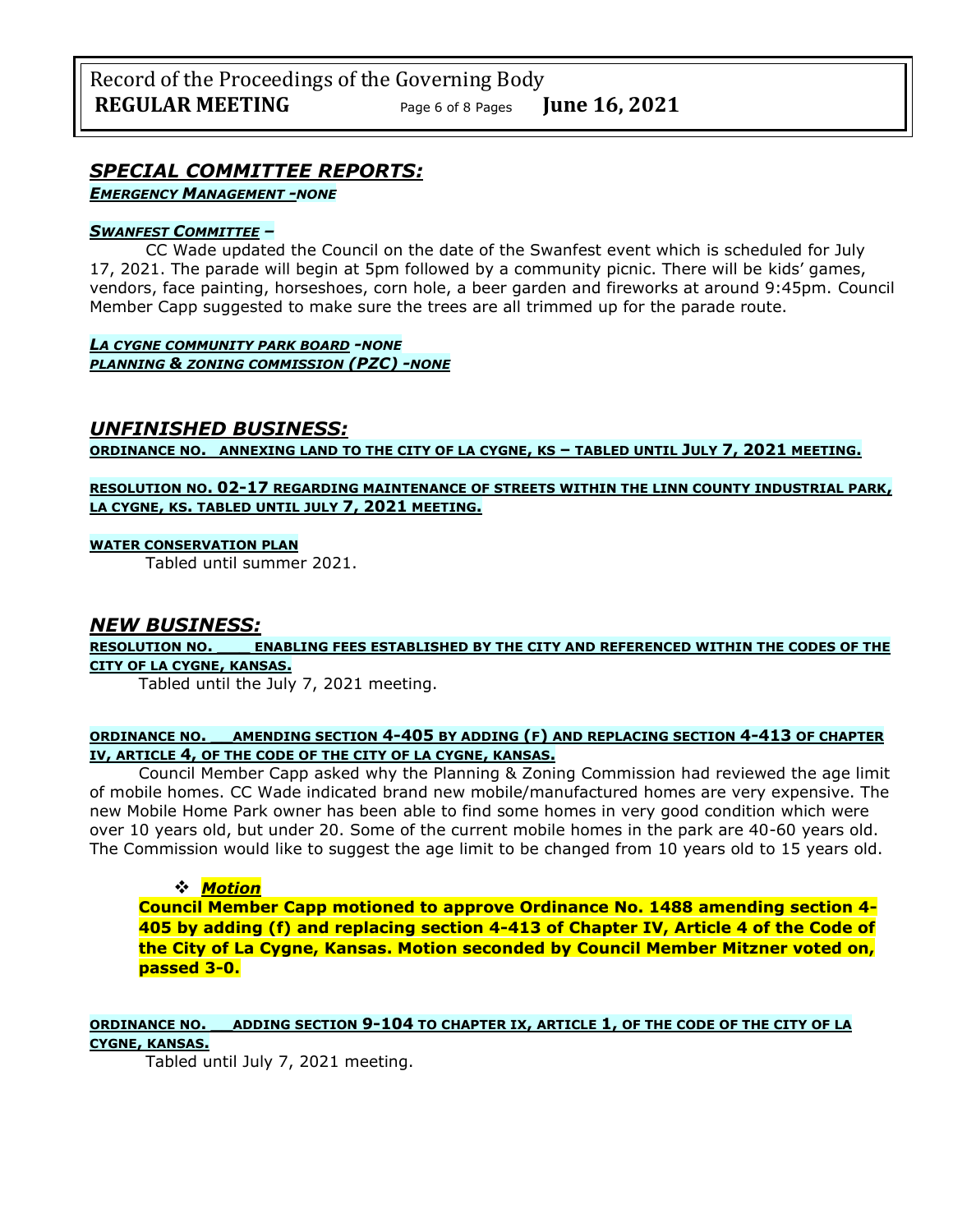## *NEW BUSINESS CONTINUED:*

#### **PURCHASE ORDER NO. 2021-8 FOR \$2,130 FOR A NEW BATTERY BACK-UP FOR THE CITY HALL SERVER. EXISTING BACK-UP IS FAULTING AND WAS PURCHASED IN 2014.**

#### ❖ *Motion*

**Council Member Mitzner motioned to approve Purchase order No. 2021-8 for \$2,130 for a new battery back-up for the City Hall server from Advantage Computer. Motion seconded by Council Member Capp voted on, passed 3-0.**

#### **SPECIAL EVENT PERMIT FOR JOY EPPERSON FOR THE SALE OF CEREAL MALT BEVERAGE AT THE SWANFEST & BLAST IN THE PARK ON JULY 17, 2021 IN THE LA CYGNE COMMUNITY PARK ENCLOSED SHELTER.**

Council Member Mitzner asked Chief Fenoughty if the application showed double barrier fencing around the premises. Discussion was held to add to the permit a requirement to have double barrier fencing at a minimum of 8' apart to prevent people from handing out beer to those outside of the premises.

#### ❖ *Motion*

**Council Member Capp motioned to approve the Special Event permit for the sale of Cereal Malt Beverage at the Swanfest & Blast in the park on July 17, 2021 in the enclosed shelter at the La Cygne community park with the stipulation to have double barrier fencing at a minimum of 8' apart. Motion seconded by Council Member Mitzner voted on, passed 3-0.**

### **Mayor Wilson asked for a 2-minute recess**

#### ❖ *Motion*

**Council Member Mitzner motioned for a 2-minute recess in order for the mayor to meet with City Attorney Harding and City Clerk Wade and will return to the Council table at 8:44pm. Motion seconded by Council Member Capp voted on, passed 3-0. 8:42pm**

### **OTHER BUSINESS:**

- a] Mayor Wilson asked the Council to revisit the concern from Pam Van Tyle regarding the charges to the landlord for utility service between tenants. Mayor Wilson reviewed the options for the Council to consider, to include the following:
	- Charges stand as is. Ordinance/rules stand as is;
	- Waive one of the minimum charges;
	- Shut off the property instead of automatically transferring to landlord's name;
	- Change the ordinance/rules.

Council Member Curtis explained the landlord, per the ordinance, can have the utilities shut off in between tenants and therefore would not incur a minimum monthly bill. In response to the city calling the landlords when tenants move in or out, City Attorney Harding indicated it is the